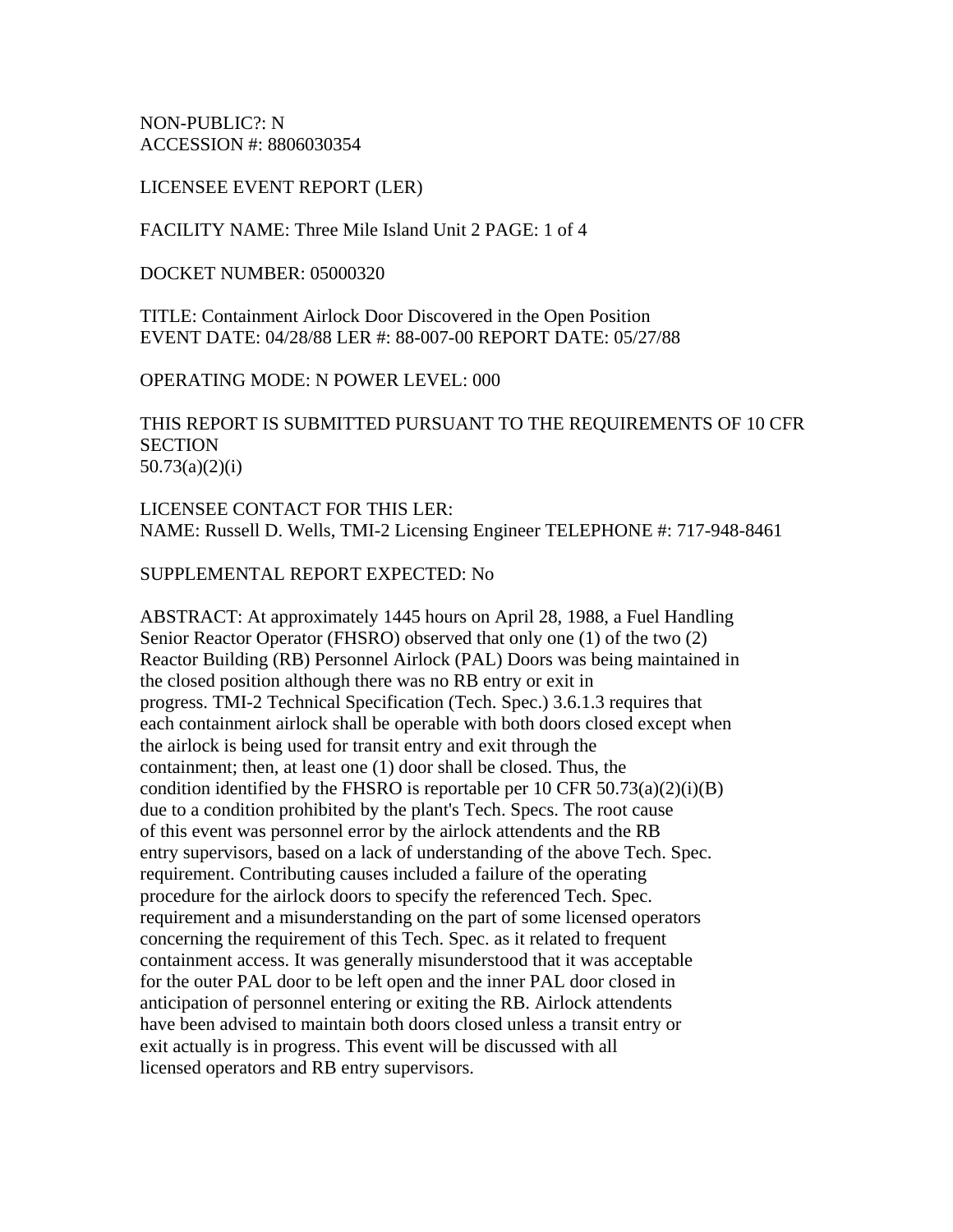## (End of Abstract)

### TEXT: PAGE: 2 of 4

### I. PLANT OPERATING CONDITIONS BEFORE THE EVENT

The TMI-2 facility was in a long-term cold shutdown state; the defuelin evolution was in progress. The reactor decay heat was being removed via loss to ambient. Throughout this event there was no affect on the Reactor Coolant System or the core.

# II. STATUS OF STRUCTURES, COMPONENTS, OR SYSTEMS THAT WERE INOPERABLE AT THE START OF THE EVENT AND THAT CONTRIBUTED TO THE EVENT

N/A

#### III. EVENT DESCRIPTION

At approximately 1445 hours on April 28, 1988, a Fuel Handling Senior Reactor Operator (FHSRO) observed that only one (1) of the two (2) Reactor Building (RB) Personnel Airlock (PAL) Doors (IEEE-803A Code-AL) was being maintained in the closed position although no RB entry or exit was in progress. This condition appeared to the FHSRO to be in noncompliance with TMI-2 Technical Specification (Tech. Spec.) 2.6.1.3, "Containment Airlocks," which states: "Each containment air lock shall be OPERABLE with both doors closed except when the air lock is being used for transit entry and exit through the containment, then at least one air lock door shall be closed..."

The FHSRO reported the observed condition to the Control Room and an Incident Event Report was initiated. A subsequent investigation of this event, which is described below, determined that this event resulted in a condition prohibited by the plant's Tech. Specs. (i.e., failure to maintain both airlock doors closed when an RB entry or exit was not in progress). Therefore, this event is reportable pursuant to 10 CFR 50.73(a)(2)(i)(B).

The TMI-2 cleanup effort requires frequent containment access. The outer door of the PAL enclosed within a structure designed to prevent and control the spread of contamination as personnel enter and exit the RB. At least one (1) attendent is stationed within this structure to assist personnel entering or exiting the RB. Due to the extensive number of containment entries at TMI-2, it became a matter of operational convenience for the airlock attendents to leave the outer pal door open and the inner PAL door closed in anticipation of frequent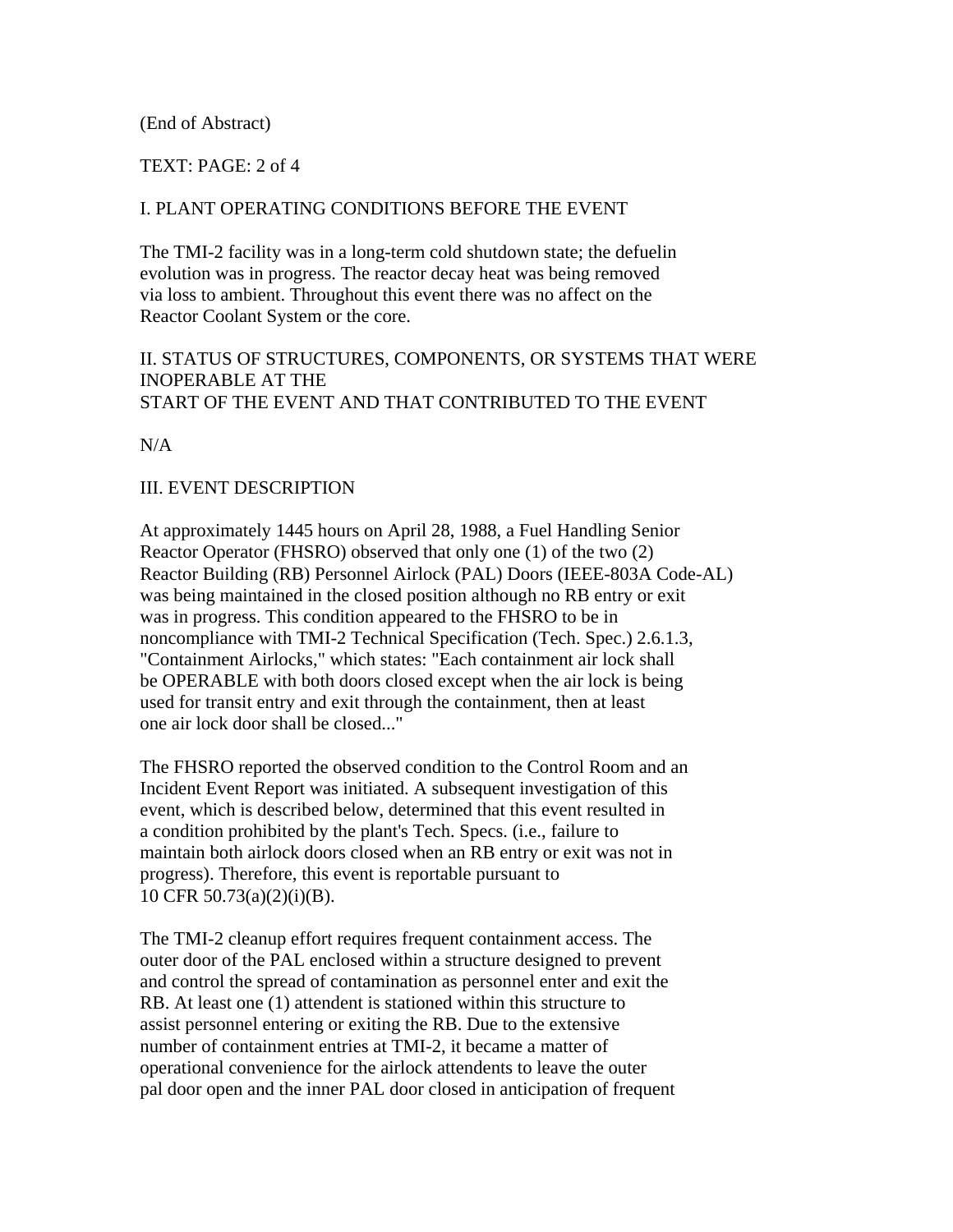personnel entry or exit of the RB. Discussions with airlock attendents have indicated that the outer PAL door may have been left open under these conditions for periods greater than one (1) hour. The exact length of time of this practice cannot be determined. Discussions with the airlock attendents and operations personnel have indicated that the practice of leaving the outer PAL door open has existed for at least the past six (6) months (i.e., the period of December 1987 to May 1988).

#### TEXT: PAGE: 3 of 4

Upon the discovery of this event, the airlock attendents were instructed to maintain both RB PAL doors closed except as authorized by the plant's Tech. Specs. (i.e., when personnel are exiting the RB or are prepared to enter the RB).

## IV. ROOT CAUSE OF THE EVENT

The root cause of this event was personnel error by the airlock attendents and the RB entry supervisors due to a lack of understanding of the Tech. Spec. requirements for the containment airlocks. Tech. Specs. 3.6.1.3 requires both doors of each airlock to be closed except when transit entry or exit is in progress. However, due to the frequency of containment access at TMI-2, it became a matter of operational convenience for the airlock attendents to leave the outer PAL door open in anticipation of personnel entering or exiting the RB. This practice was also believed to be acceptable by the RB entry supervisors. Additionally, Operating Procedure 4210-OPS-3240.01, "Reactor Building Entry," does not explicitly state the requirements of Tech. Spec. 3.6.1.3 and this may have misled personnel in their belief that the actions described in this LER were acceptable.

A contributing cause to this event was a misunderstanding by some of the licensed operators concerning the requirements of Tech. Spec. 3.6.1.3; thus, a failure to identify this condition earlier.

## V. CORRECTIVE ACTIONS

#### Immediate

Airlock attendents were instructed to maintain both PAL doors closed unless personnel are exiting the RB or are prepared to immeidately enter the RB. On the job training should ensure that future personnel employed as airlock attendents will also be so advised.

Long-Term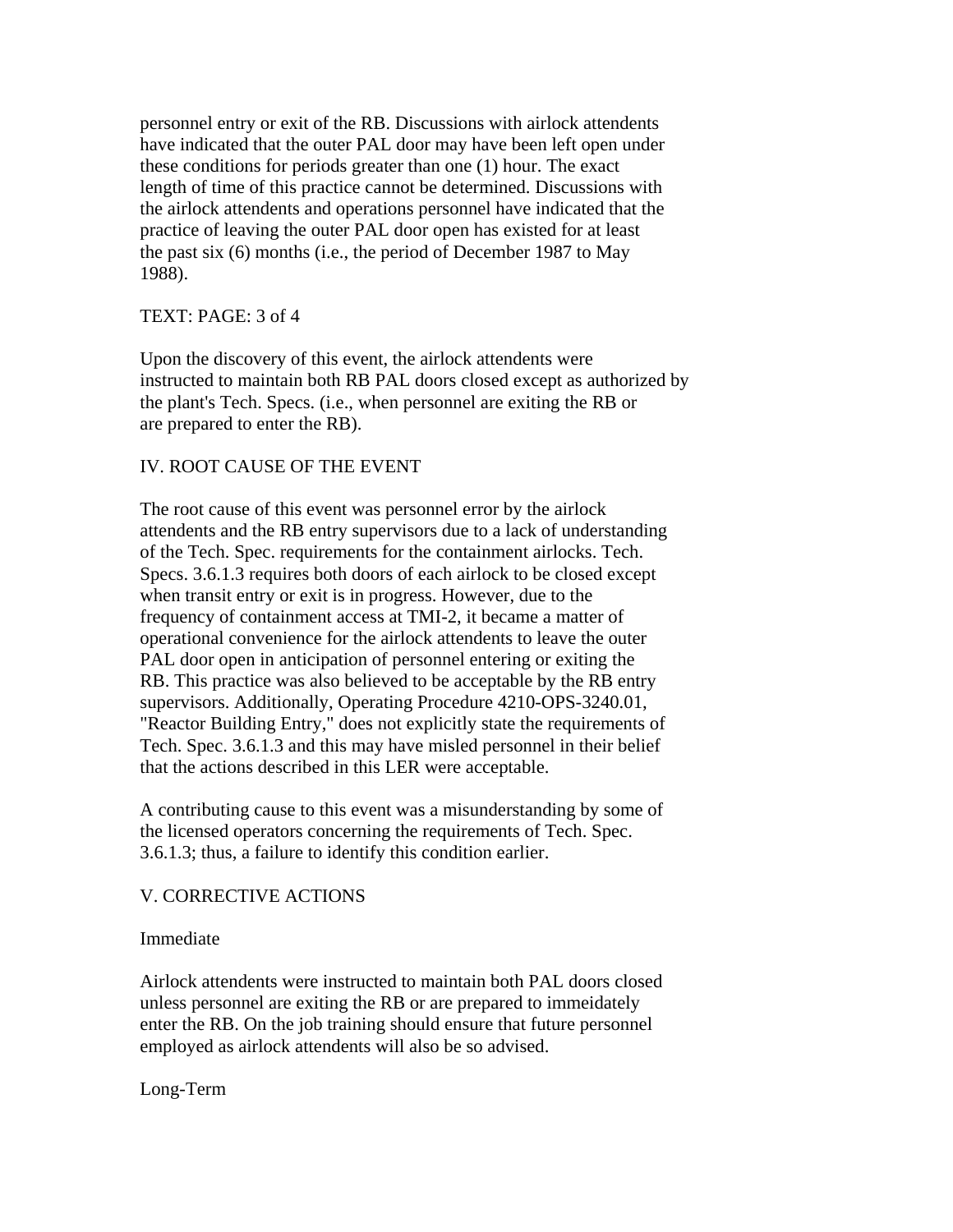This event will also be discussed with TMI-2 licensed operators and RB entry supervisors with emphasis on the Tech. Spec. requirements for the Containment Airlocks. Additionally, the requirements of Tech. Spec. 3.6.1.3 will be specified in Operating Procedure 4210-OPS-3240.01, "Reactor Building Entry," which governs the operations of the containment airlocks. These actions should preclude further occurrences of this event.

TEXT: PAGE: 4 of 4

# VI. COMPONENT FAILURE DATA

N/A

## VII. AUTOMATIC OR MANUALLY INITIATED SAFETY SYSTEM RESPONSES

N/A

VIII. ASSESSMENT OF THE SAFETY CONSEQUENCES AND IMPLICATIONS OF THE EVENT

An assessment of the safety consequences and implications of the event indicates that the actions described in this LER did not compromise the basis of Technical Specification 3.6.1.3, "Containment Airlocks," which states: "The containment air locks must be maintained OPERABLE to provide CONTAINMENT INTEGRITY. These air locks will be used during entries into the containment to ensure that radioactive materials are not released to the environs. The preferred method for ensuring that radioactive materials are not released during these entries is to maintain at least one door closed at all times; however, to permit the passage of long items into the reactor building, both doors may be open simultaneously in accordance with procedures approved pursuant to Specification 6.8.2."

During the time the outer PAL door was open without an RB entry or exit in progress, the inner PAL door was maintained closed. Additionally, at least one attendent was stationed near the airlock when the outer PAL door was open; thus the capability existed to rapidly close this door.

It is noteworthy that TMI-2 is in a long-term cold shutdown condition. The Reactor Vessel is depressurized, open to the RB, and is currently being defueled with the majority of fuel having been removed. Thus, the potential for a driving force to release radioactive material in an uncontrolled manner is essentially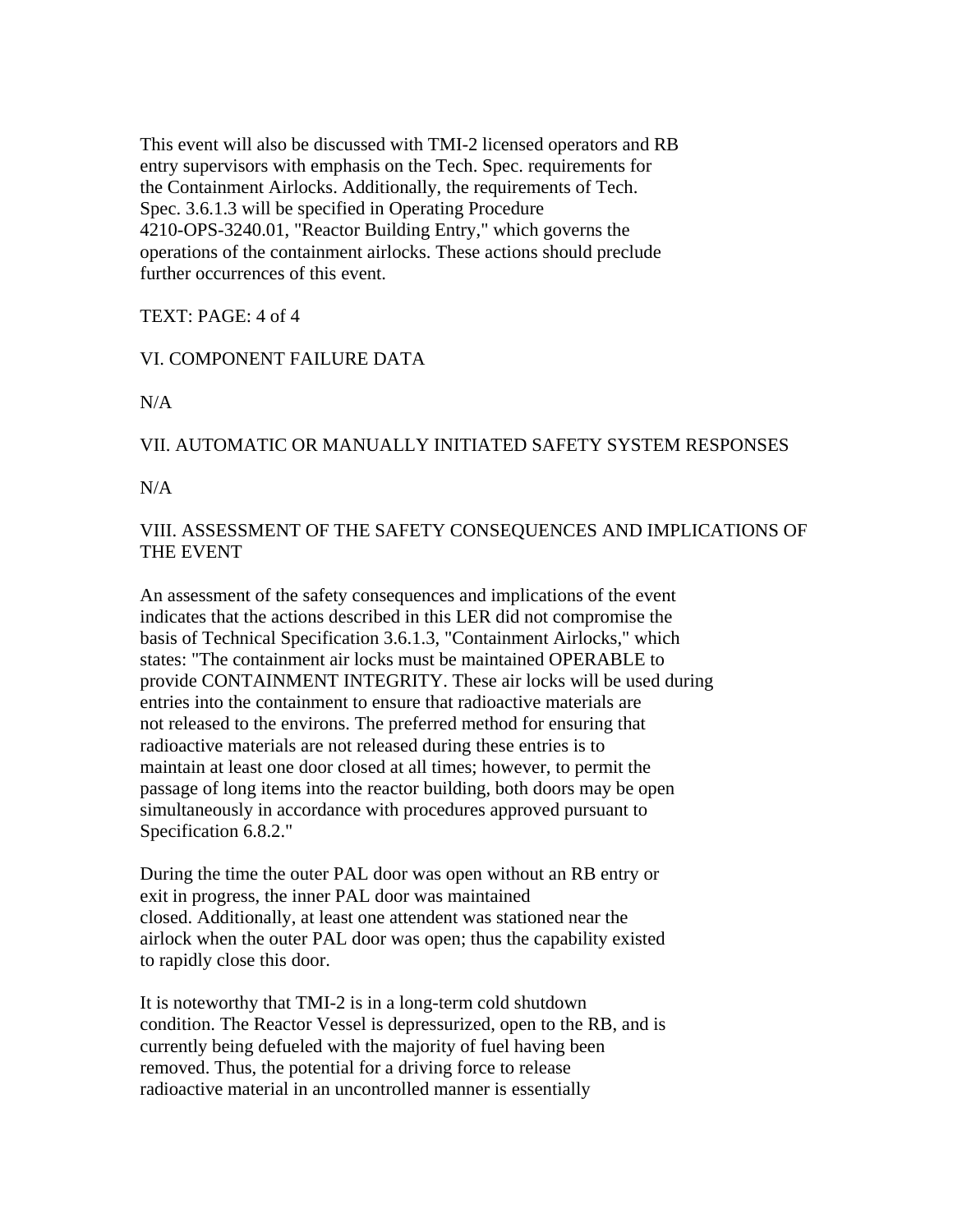nonexistent.

Based on the above analysis, this event did not adversely affect the public health and safety.

ATTACHMENT # 1 TO ANO # 8806030354 PAGE: 1 of 1

GPU NUCLEAR GPU Nuclear Corporation Post Office Box 480 Route 441 South Middletown, Pennsylvania 17057-0191 717 944-7621 TELEX 84-2386 Writer's Direct Dial Number: (717) 948-8461

May 27, 1988 4410-88-L-0084/0390P

US Nuclear Regulatory Commission Attn: Document Control Desk Washington, DC 20555

Dear Sirs:

Three Mile Island Nuclear Station, Unit 2 (TMI-2) Operating License No. DPR-73 Docket No. 50-320 Licensee Event Report 88-07

Attached is Licensee Event Report 88-07 concerning the discovery of a Containment Airlock Door in the open position on April 28, 1988.

This event is considered reportable pursuant to Title 10 of the Code of Federal Regulations, Section 50.73(a)(2)(i)(B).

Sincerely, /s/ F. R. STANDERFER F. R. Standerfer Director, TMI-2

RDW/emf Attachment cc: Senior Resident Inspector, TMI - R. J. Conte Regional Administrator, Region 1 - W. T. Russell Director, Plant Directorate IV - J. F. Stolz